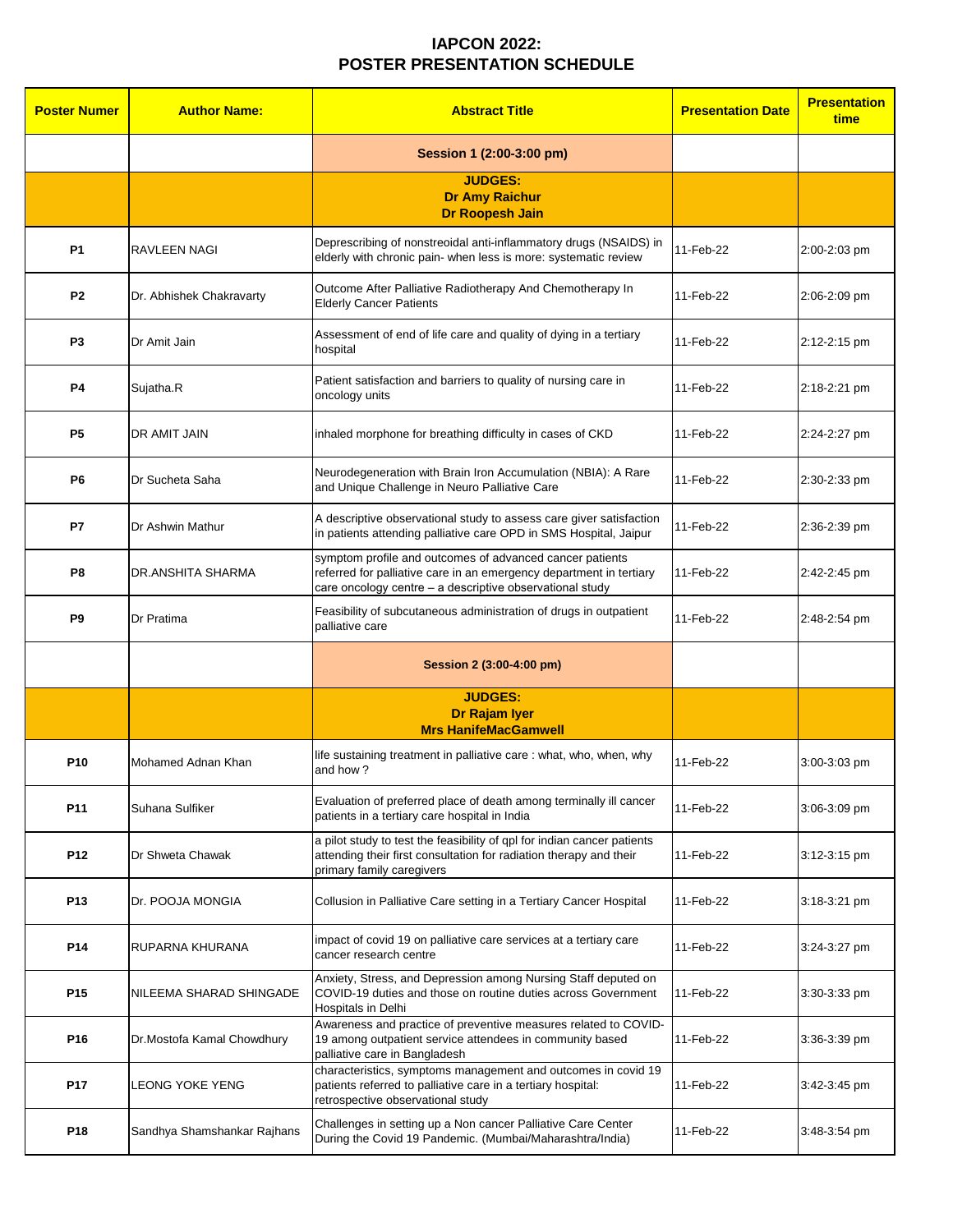| <b>Poster Numer</b> | <b>Author Name:</b>          | <b>Abstract Title</b>                                                                                                                                                                | <b>Presentation Date</b> | <b>Presentation</b><br>time |
|---------------------|------------------------------|--------------------------------------------------------------------------------------------------------------------------------------------------------------------------------------|--------------------------|-----------------------------|
|                     |                              | Session 3 (4.00-5.00 pm)                                                                                                                                                             |                          |                             |
|                     |                              | <b>JUDGES:</b><br><b>Dr Sreedevi</b><br><b>Dr Chandni Sinha</b>                                                                                                                      |                          |                             |
| P <sub>19</sub>     | Abhinav Mishra               | Assessment of Quality Of Life in COVID-19 Patients after discharge<br>from hospital.                                                                                                 | 11-Feb-22                | 4:00-4:03 pm                |
| P <sub>20</sub>     | Dr. Shriya Raina             | response of pediatric palliative care centre-subhita, during covid-19<br>pandemic in delhi ncr and north india                                                                       | 11-Feb-22                | 4:06-4:09 pm                |
| P21                 | Dr. Deeptanshu Daga          | Managing Dental Anxiety in a Post Covid World                                                                                                                                        | 11-Feb-22                | 4:12-4:15 pm                |
| <b>P22</b>          | Dr Himanshu Prince           | Awareness and Perception of the Specialty of "Palliative Medicine"<br>at a Tertiary Care Oncological Centre in India: A Cross Sectional<br><b>Observational Study</b>                | 11-Feb-22                | 4:18-4:21 pm                |
| <b>P23</b>          | DR AMIT JAIN                 | factors affecting palliative care needs in gi tumour patients                                                                                                                        | 11-Feb-22                | 4:24-4:27 pm                |
| <b>P24</b>          | Srikanth S                   | perceptions and knowledge gap in palliative care among<br>undergraduate medical students in puducherry                                                                               | 11-Feb-22                | 4:30-4:33 pm                |
| P <sub>25</sub>     | Nayana D R                   | the untold story: disenfranchised grief of a caregiver                                                                                                                               | 44603                    | 4:36-4:39 pm                |
| P <sub>26</sub>     | Garima Rawat                 | decision making in palliative care patients: concordance between<br>the clinical ethics and caregivers                                                                               | 11-Feb-22                | 4:42-4:45 pm                |
| P27                 | Damini Butola                | Burden And Coping Mechanisms Among Caregivers Of Cancer<br>Patients: A Cross Sectional Study                                                                                         | 11-Feb-22                | 4:48-4:54 pm                |
|                     |                              | Sesion 4 (5.00-6.00 pm)                                                                                                                                                              |                          |                             |
|                     |                              | <b>JUDGES:</b><br><b>Dr Anita Bansal</b>                                                                                                                                             |                          |                             |
|                     |                              | <b>Dr Sanjay Dhiraj</b>                                                                                                                                                              |                          |                             |
| P28                 | Dr Kahkasha                  | Care Giver Burden of COVID-19 patients admitted in a tertiary care<br>Hospital in North Bihar during the severe second wave of the great<br>pandemic in India                        | 11-Feb-22                | 5:00-5:03 pm                |
| P <sub>29</sub>     | Namitha R S                  | Symptom Management and palliative treatment in pediatric cancer<br>patients                                                                                                          | 11-Feb-22                | 5:06-5:09 pm                |
| <b>P30</b>          | Dr Rabiya Abdu Razak Malayil | to study the clinical correlation between chemotherapy induced<br>peripheral neuropathy (CIPN) with deficiency of vitamin b12 and<br>vitamin d3                                      | 11-Feb-22                | 5:12-5:15 pm                |
| P31                 | Dr Wahaja Karim              | gabapentin and hexilak la holy grail for phantom limb pain-myth or<br>reality                                                                                                        | 11-Feb-22                | 5:18-5:21 pm                |
| <b>P32</b>          | Dr Varun Shaileshbhai Yadav  | Utilization of intravenous lignocaine infusion as multimodal<br>analgesic for chronic refractory cancer pain management.                                                             | 11-Feb-22                | 5:24-5:27 pm                |
| P33                 | Dr Ruth Powys                | Novel Intervention of Low-Dose Menthol Application for Neuropathic<br>Pain: 308 Case Studies From A Nepal Hospital                                                                   | 11-Feb-22                | 5:30-5:33 pm                |
| <b>P34</b>          | Dr. Dhanashri Kudal          | Breathe with ease- Palliation of Dyspnea in Interstitial Lung Disease 11-Feb-22                                                                                                      |                          | 5:36-5:39 pm                |
| P35                 | Priyadarshini Pant           | Post Traumatic Stress Associated With Providing End of Life Care<br>Services to Intensive Care Covid-19 Patients: Stories of Fright,<br>Fight and Freezing Among Health Care Workers | 11-Feb-22                | 5:42-5:45 pm                |
| P36                 | Meksi Andia                  | How Work Related Stress Affects Nurses in Palliative Care in<br>Albania                                                                                                              | 11-Feb-22                | 5:48-5:54 pm                |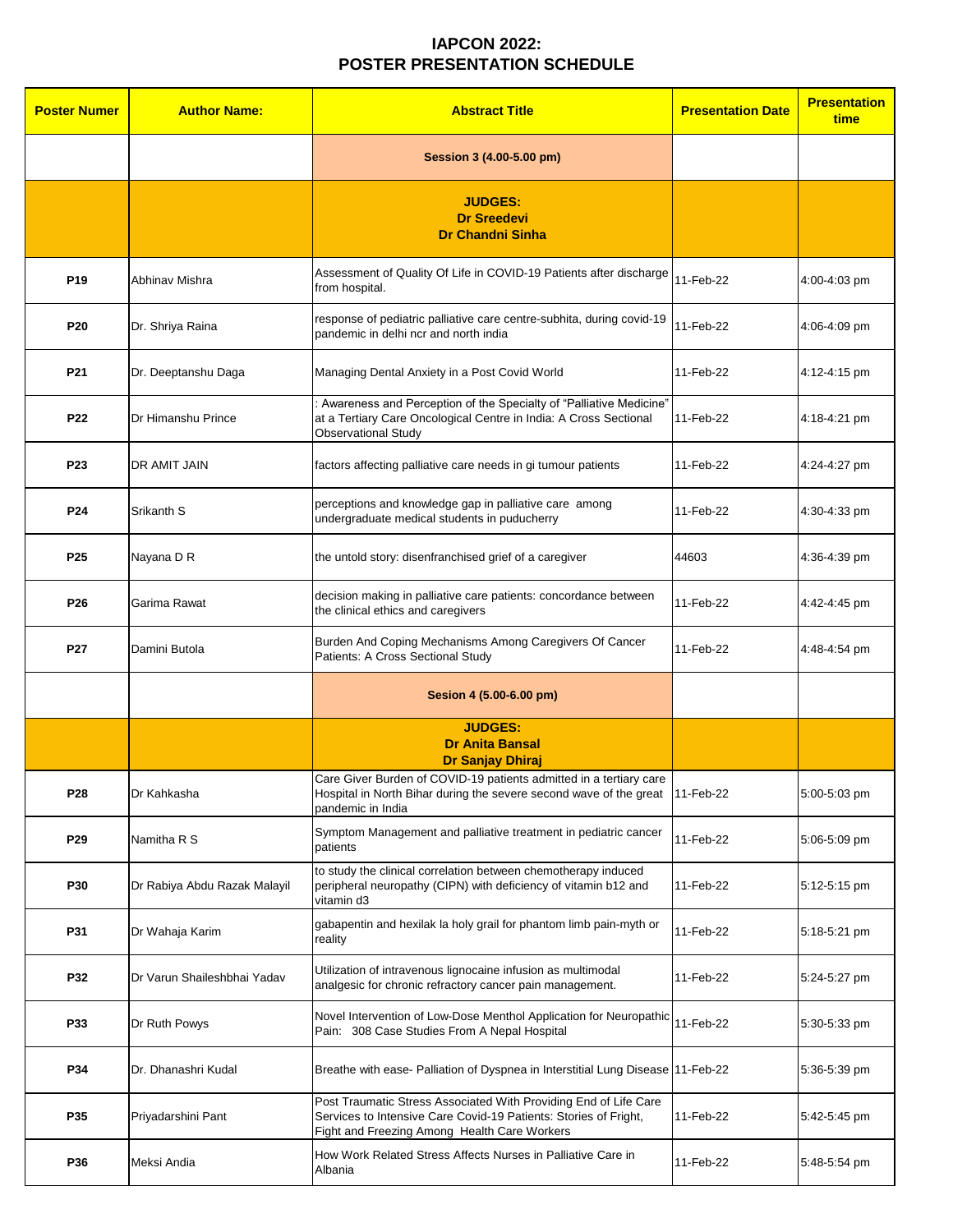| <b>Poster Numer</b> | <b>Author Name:</b>           | <b>Abstract Title</b>                                                                                                                                                           | <b>Presentation Date</b> | <b>Presentation</b><br>time |
|---------------------|-------------------------------|---------------------------------------------------------------------------------------------------------------------------------------------------------------------------------|--------------------------|-----------------------------|
|                     |                               | Session 5 (6.00-7.00 pm)                                                                                                                                                        |                          |                             |
|                     |                               | <b>JUDGES:</b><br><b>Dr Tushti Bhardwaj</b><br>Dr Apeksha Modi                                                                                                                  |                          |                             |
| <b>P37</b>          | D.Bhoopathy                   | Equity in palliative care set up in Bangalore Baptist Hospital for<br>cancer and non cancer patients and their families                                                         | 11-Feb-22                | 6:00-6:03 pm                |
| <b>P38</b>          | Nimish Singh                  | Pre-operative symptom burden among cancer patients-A<br><b>Prospective Observational Study</b>                                                                                  | 11-Feb-22                | 6:06-6:09 pm                |
| P39                 | Dr Pratyasa Padhi             | Assessment of Depression and Anxiety in patients attending<br>Palliative Medicine Outdoor Patient Department                                                                    | 11-Feb-22                | 6:12-6:15 pm                |
| <b>P40</b>          | Dr.A.Latha                    | psychosocial suffering in palliative care: a review of two case<br>studies                                                                                                      | 11-Feb-22                | 6:18-6:21 pm                |
| P41                 | Dr. Tanvi Shinde              | Anxiety and depression in adult advanced cancer patients admitted<br>in a respite palliative care unit                                                                          | 11-Feb-22                | 6:24-6:27 pm                |
| <b>P42</b>          | Dr. Manoj Kamal               | A qualitative study to assess the Quality of life of critically ill<br>patients through home based Palliative care.                                                             | 11-Feb-22                | 6:30-6:33 pm                |
| <b>P43</b>          | <b>DR AMIT JAIN</b>           | Relationship between so called "Best Possible Care" and End of life<br>care and quality of Bereavement Services in a cancer Hospital                                            | 11-Feb-22                | 6:36-6:39 pm                |
| <b>P44</b>          | Dr Sriharika Prakash          | occupational therapy in non-cancer palliative care: an uphill climb                                                                                                             | 11-Feb-22                | 6:42-6:45 pm                |
| <b>P45</b>          | Dr. Nidhi Adarshi             | there is an end to cure but no end to care.                                                                                                                                     | 11-Feb-22                | 6:48-6:54 pm                |
|                     |                               | Session 6 (7.00-8.00 pm)                                                                                                                                                        |                          |                             |
|                     |                               | <b>JUDGES:</b><br><b>Dr Richa Madhavi</b><br><b>Dr Sunil Kumar MM</b>                                                                                                           |                          |                             |
| P46                 | Divya G                       | Division activities @ hospice - helping terminally ill patients to cope<br>with their overall well-being in palliative care setup                                               | 11-Feb-22                | 7:00-7:03 pm                |
| <b>P47</b>          | Dr.M.S.Biji                   | Return to work after curative cancer therapy and the barriers<br>associated with it                                                                                             | 11-Feb-22                | 7:06-7:09 pm                |
| <b>P48</b>          | Dr. Kanchan Malawat           | Holistic Dentistry: Role In Palliative Care and Spiritual Healing                                                                                                               | 11-Feb-22                | 7:12-7:15 pm                |
| P49                 | D Bhoopathy                   | Spiritual service acts as a Catalyst for the peaceful end journey of<br>the patient.                                                                                            | 11-Feb-22                | 7:18-7:21 pm                |
| <b>P50</b>          | Praneeth Suvvari              | Indwelling Tunneled Catheters (ITC) for the management of<br>malignant ascites and malignant pleural effusion: experience in a<br>teritiary cancer hospital in Indian scenario. | 11-Feb-22                | 7:24-7:27 pm                |
| P <sub>51</sub>     | Alice thankachan              | synchronous pericardial effusion and superior venecava obstruction<br>in a case of advanced neuroendocrine tumour of lung                                                       | 11-Feb-22                | 7:30-7:33 pm                |
| P <sub>52</sub>     | <b>NEETHU SUSAN ABRAHAM</b>   | quality of life and symptom burden in patients with hematological<br>malignancies receiving hematopoietic stem cell transplantation: a<br>prospective observational study."     | 11-Feb-22                | 7:36-7:39 pm                |
| P <sub>53</sub>     | <b>BISHNU PRASAD SHRESTHA</b> | prevalence of anemia in patients presenting to a palliative care unit<br>of tertiary care center in india: a retrospective study                                                | 11-Feb-22                | 7:42-7:45 pm                |
| <b>P54</b>          | Lekha Vijaykumar Raval        | use of Indwelling peritoneal catheter in management of recurrent<br>ascites in terminal malignancy                                                                              | 11-Feb-22                | 7:48-7:54 pm                |